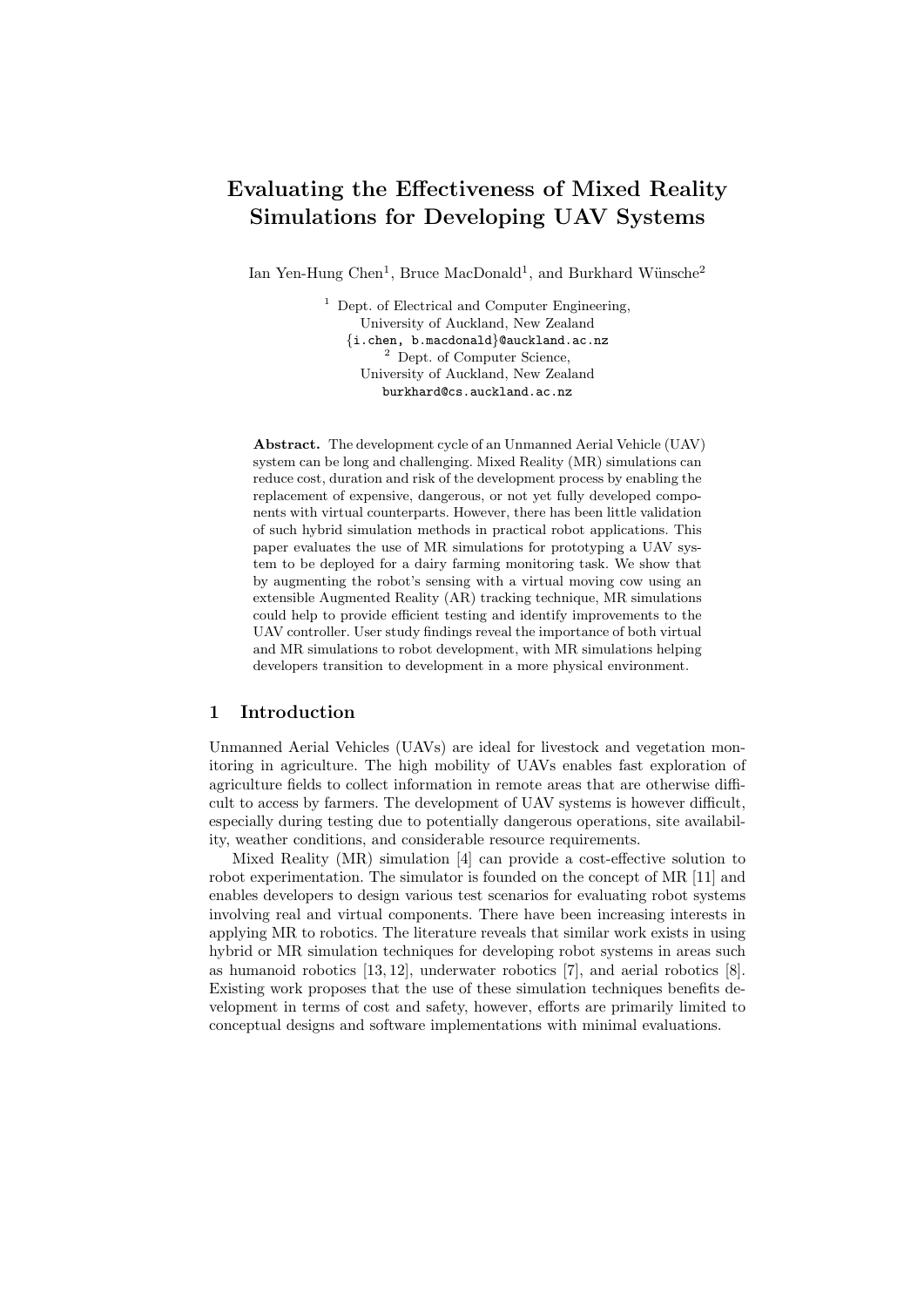This paper presents a case study evaluation of MR simulations for prototyping a vision-based UAV system to be deployed for a cow monitoring task in agriculture. There are novel challenges in creating MR simulations for this task. We assess our MR robot simulator's [4] capability to a) provide robot developers a safe and efficient way of creating test scenarios for this high-risk operation, and b) accurately augment the robot's visual sensing with virtual inputs under the erratic motion of the UAV platform. A user study is also conducted to examine the robot developers' use of MR simulations for prototyping UAVs, and an analysis of its results forms one of the main contributions of this paper. Similar user studies have been presented such as in [6], but the focus is on the visualisation aspects of MR for robot development. Our previous work [5] investigated the user's perception of the MR simulation technology and its visual interfaces in a robot operation task, which did not involve any implementations. In comparison, this paper describes a user study that identifies how MR simulations can help robot programmers in implementing a robot software component, the development stages and tasks which MR simulations are suitable for, and how they compare with virtual simulations.

The remainder of the paper is organised as follows. Section 2 gives background on the cow monitoring project. Section 3 describes the MR simulation created for testing the UAV prototype. Section 4 presents evaluation results. Section 5 describes the user study and its findings.

# 2 Cow Monitoring Project Background

One of the main hurdles of efficient dairy farming is the lack of support for monitoring and tracking cow status on the farm. The farmers are interested in information such as a cow's health status and temperature (for indicating signs of pregnancy or oestrus), which affect its productivity. However, a single farmer is typically responsible for looking after a herd size of several hundreds of cows, which makes the process of information management difficult. In response, a vision-based cow monitoring UAV system is proposed for this task. As a proof of concept, the development began with a micro aerial vehicle. The Hummingbird quadrotor from Ascending Technologies [1] is used. Hummingbird comes with an onboard controller that implements attitude stabilisation based on the onboard IMU. A Point Grey Firefly MV camera with 4mm lens is mounted directly beneath the centre of the quadrotor and oriented to look downwards for the cow monitoring task. 640x480 colour images are transferred over the firewire cable to the ground station where the computations are performed. The goal is to enable the UAV to autonomously detect a target cow on the ground using the onboard camera and hover over the target so that any data of interest can be collected by specialised instruments carried onboard the UAV. The quadrotor should try to stay hovering above the target and follow its movement for the data collection process. The development is at the prototyping stage, and testing is primarily carried out in an indoor environment. Figure 1 shows the robot in the experimentation space.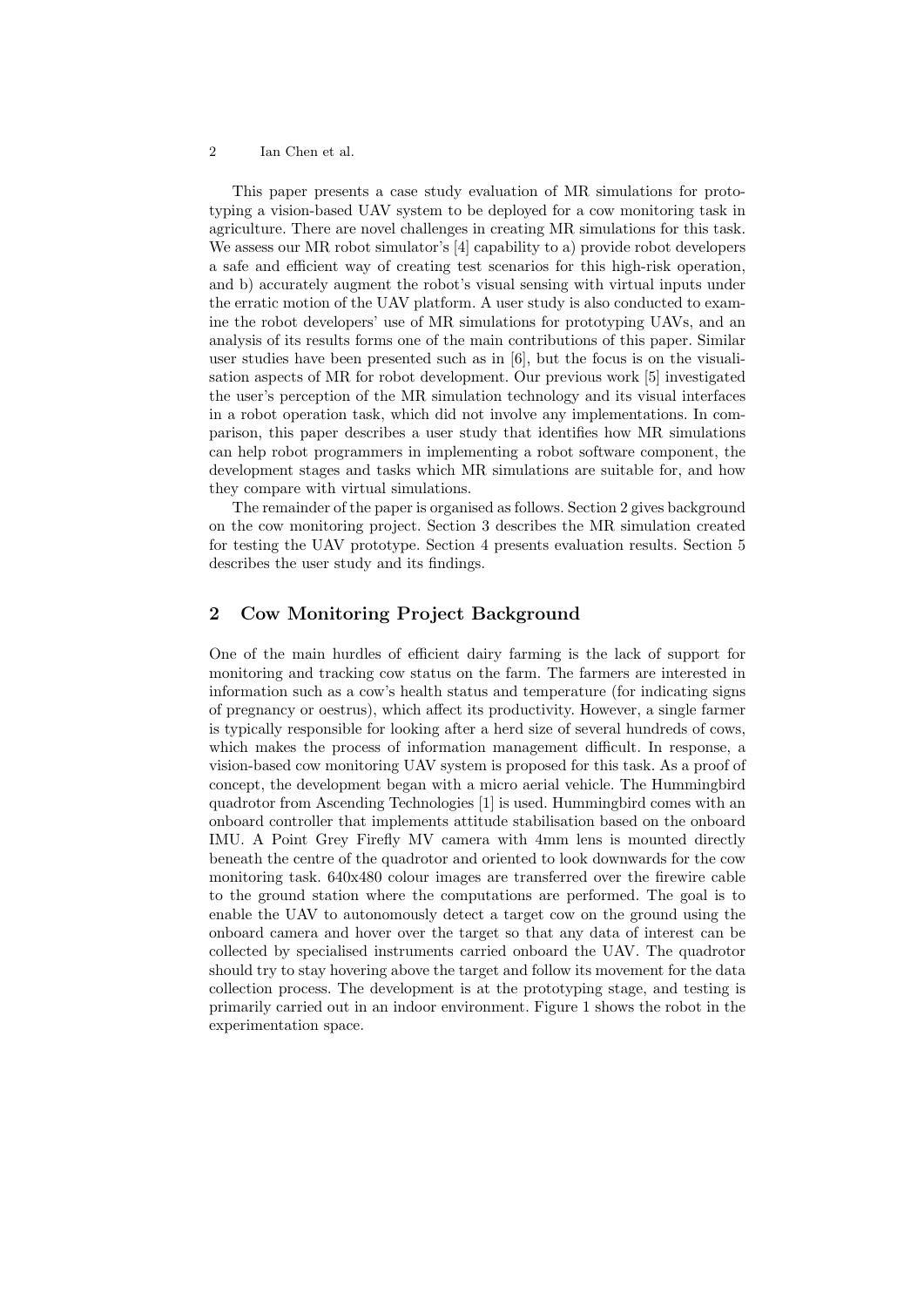



Fig. 1. Indoor UAV system test setup on a mock-up agricultural environment. The experimental setup is not to scale.

Fig. 2. MR simulation system diagram for testing the UAV prototype.

Three prototype components have been implemented: 1) The Object Detector processes image data and identifies target location in image coordinates  $(x_i, y_i)$  using a colour blob detection algorithm. 2) The **Object Follower** generates position commands in world coordinates  $(x_w, y_w, z_w, \psi_w)$  based on the target's image location to keep it in the view of the robot. The Position Control implements Proportional–Integral–Derivative (PID) controllers for robot's x, y, z, and yaw motion. Controller feedback is in the form of vision pose estimates, notably using the Augmented Reality (AR) tracking algorithm described in Section 3.1 to provide the pose estimates in a similar way to [2].

# 3 Mixed Reality Simulation

The project was in need of an efficient and cost-effective method of testing the prototype UAV system. Conducting field tests in this early stage is considered infeasible as it could harm the real animal and the surrounding agricultural objects in case of failures. MR simulation is able to help in testing the UAV system by simulating a virtual animated model of the target cow to be followed. It provides developers complete control over the virtual target and enables them to efficiently create repeatable tests of various scenarios, e.g. moving pattern and speed of the cow. To provide as much insight to real world tests as possible, the real UAV is used. The MR simulation enables the robot developers to observe the actual UAV flight behaviour as it responds to the simulated input in real time. This is believed to have a benefit over testing using pre-recorded videos.

## 3.1 Augmenting the Robot's Sensing

To facilitate interaction between the real robot and the virtual cow, the primary task is to augment the robot's vision input to reflect the presence of this virtual cow. This task is, however, difficult due to the erratic motion of the UAV platform. Registration of the virtual cow must be accurate since the behaviour of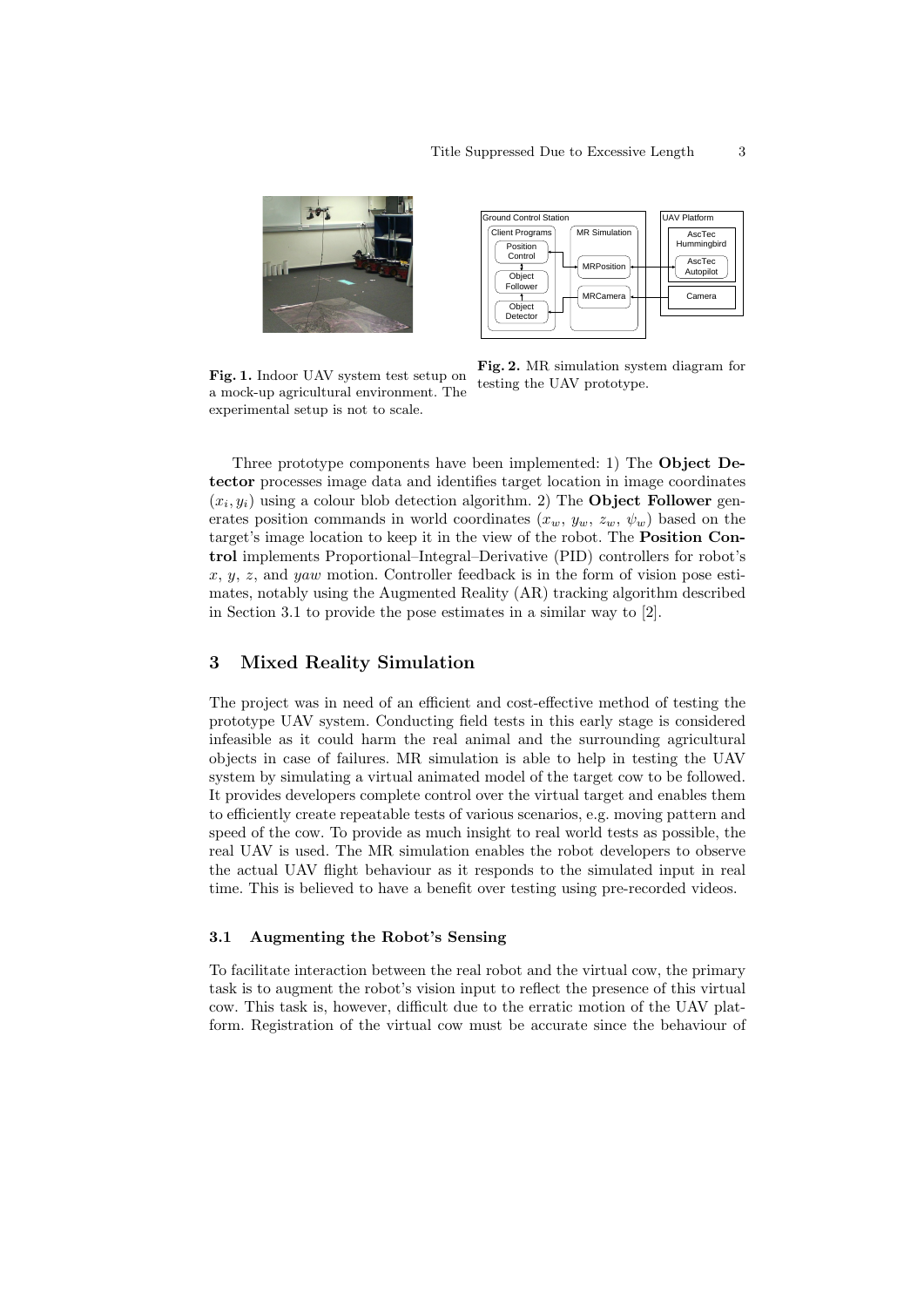the robot is directly dependent on the resulting augmented image data produced by the MR simulation. Large errors in augmentations could lead to unexpected UAV movements and cause a serious crash.

To achieve this real-virtual interaction, we integrate an extensible AR tracking solution based on the Parallel Tracking and Mapping (PTAM) algorithm [9]. PTAM takes a structure-from-motion approach to track the camera while building a map of the environment in real time. Tracking is performed efficiently in a separate thread from mapping, relying on a large number of FAST corners and a motion model. The mapping thread incrementally builds the map from carefully selected image frames, known as keyframes, to ensure quality, and applies bundle adjustments to refine the pose estimates of the map elements and keyframes.

However, PTAM's manual map initialisation process creates the base map in an inconsistent scale and an unpredictable origin. We modify the original map initialisation process to associate the two initial keyframes (which triangulate the base map) with pose estimates from the markerless AR algorithm described in [3], allowing the map to be constructed in the real world metric space and coordinate system defined by the user. Pose estimates from the extensible AR system are used for registering the virtual cow onto the live video imagery. This generates augmented image data that will be delivered to the Object Detector component of the UAV system.

A system diagram of the components in this MR simulation is shown in Figure 2. Instead of reading images from the real camera, the Object Detector processes augmented images generated by MRCamera for cow detection.

## 3.2 MR Interfaces

MR interfaces are provided for monitoring the MR simulation, as shown in Figure 3. The AR interface provides users a view of the environment from the robot's onboard camera, reflecting the presence of the virtual cow. On the other hand, an Augmented Virtuality (AV) interface is designed to offer multiple views of the simulation from virtual perspectives.

# 4 Evaluation

The MR simulation was built on the MR robot simulator detailed in [4]. To assess its performance in simulating the prototype UAV system, an experiment was conducted that involved the robot following a moving virtual cow. The purpose is to investigate whether the augmentation in the robot's vision sensor data would be sufficiently robust and accurate to facilitate reliable robot responses. The virtual cow was animated to move in three different maneuver patterns within the space covered by the aerial map on the floor. Pose estimates of the robot given by the extensible AR tracker were recorded as it followed the cow.

The simulation results are shown in Figure 4. The robot followed the cow in each case, demonstrating successful interactions between the real robot and the virtual cow. The extensible AR tracker was able to cope with several sudden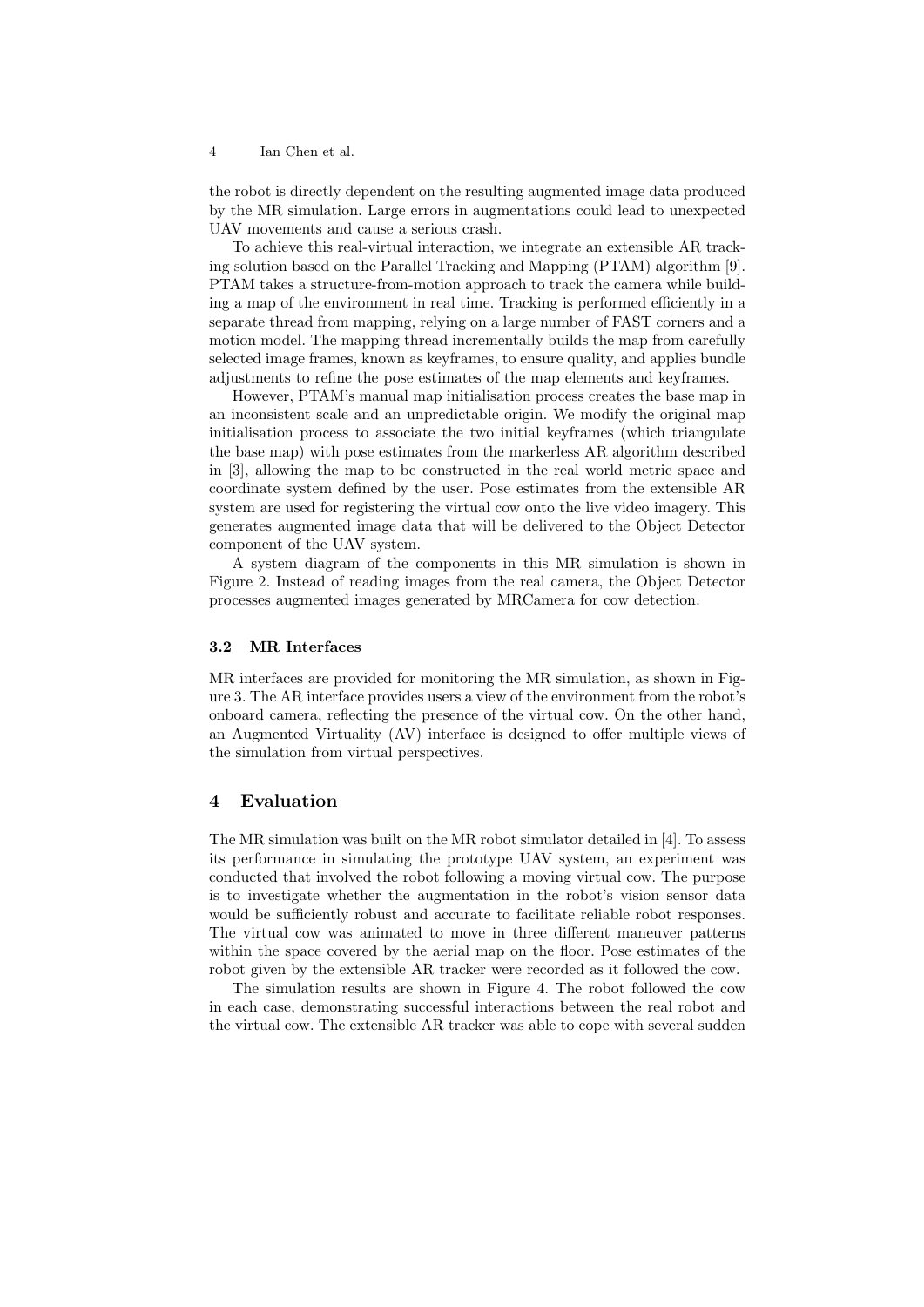

Fig. 3. a) The AR interface showing a view of the scene from the robot's perspective. b) The AV interface with free-look camera mode: in this example, the virtual camera is moved to focus on the target cow to be monitored. c) The AV interface with tethered camera mode: the virtual camera follows and tracks the movement of the UAV. d) The AV interface with fixed camera mode: similar to the tethered camera mode but with a fixed virtual camera.

and erratic motions of the UAV and accurately augmented the virtual cow in the view of the camera. The AR tracking errors were measured to be approximately 0.02m in x, 0.03m in y, and 0.06m in z. Figure 5 shows screenshots from the Object Detector window, which displays the processing being carried out on the augmented vision data generated by the MR robot simulator. The virtual cow remained aligned with the real world scene as it was animated to move across the aerial map. While no significant errors were observed in the pose estimates, it was noticed that the extensible AR tracker picked up fewer points in scenes with large portions of grasslands due to the lack of textured content. This is an expected behaviour of the underlying PTAM algorithm used. Nevertheless, there were sufficient textured patches surrounding this grassland region in this experiment to maintain the tracking quality. It must be noted that future outdoor experiments involving scenes with very few distinct features may cause the algorithm to produce poor results.

Overall, the use of the MR simulation helped to provide initial insights into the behaviour of the prototype UAV system for this cow monitoring task. The UAV trajectories in Figure 4 (especially the sine wave pattern) revealed to the robot developers the flight instability of this prototype UAV system due to the poor control logic of the object following algorithm, identifying the need for improvement.

# 5 User Study

Our user study examines the user's development approach and preferences in using MR simulations for implementing robot software components. It targeted a user group of experienced robot developers and computer programmers who were required to write software code for controlling the UAV and test their program in simulations. The participants were provided with three development methods, including MR simulations, and it was up to the participants how they used them. We acknowledge that the task given may take the participants through different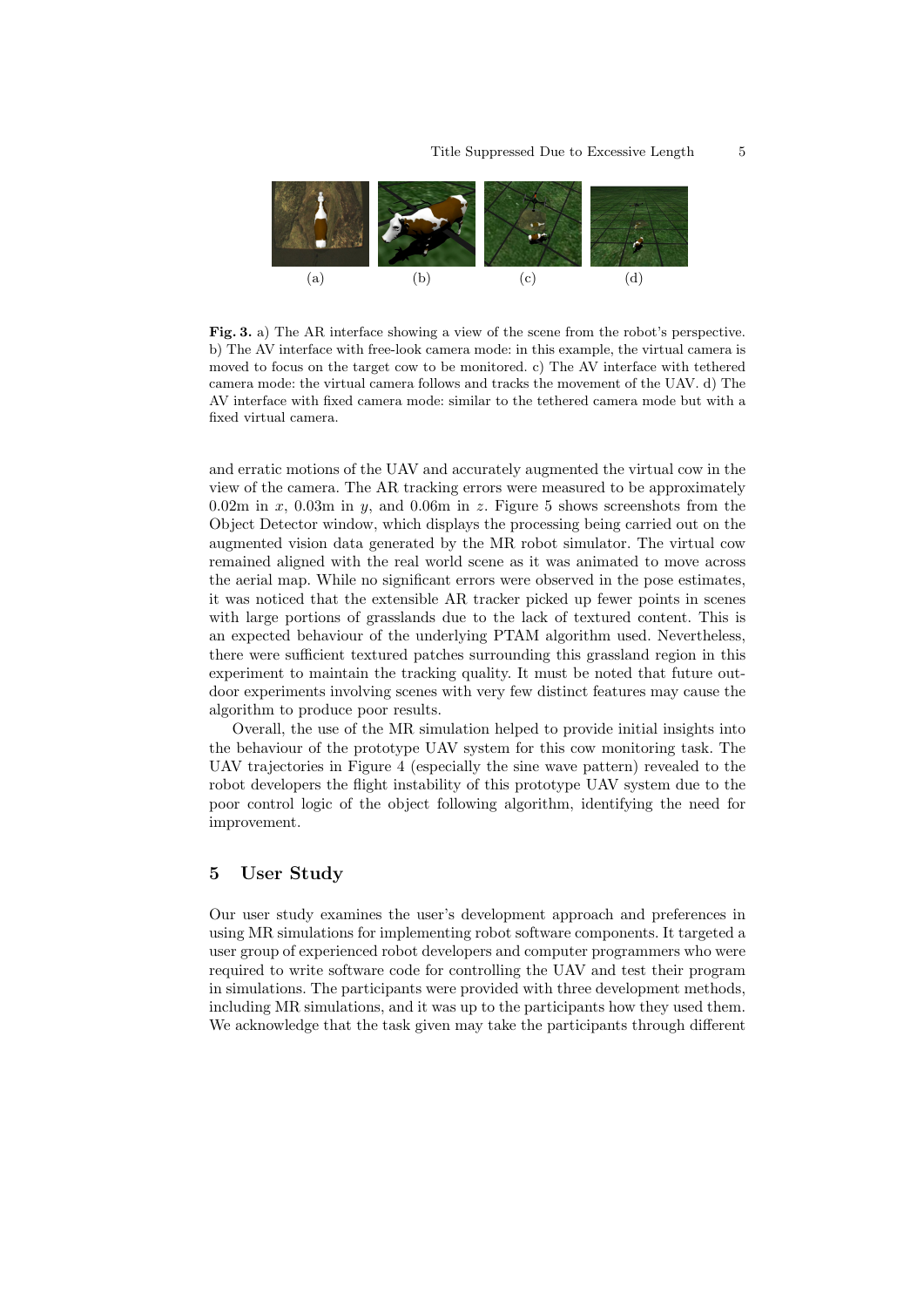



Fig. 4. UAV flight paths (red) from following three moving patterns of the virtual cow (black).

Fig. 5. Screenshots illustrating the image processing carried out by the Object Detector. Simple colour detection was implemented as a proof of concept for cow detection.

development stages, and the experimental setup may need to vary accordingly to meet their needs. Instead of restricting the participants to a single method for the whole development process, it is more practical to let them experiment freely using the provided setups. The participants were video-taped for poststudy analysis. Desktop videos were also taken to examine their actions in using the MR simulation tool and its interfaces.

# 5.1 Task

The participants occupied the role of a robot programmer. The primary task was to implement an algorithm for controlling the robot's movement and test their implementation in simulation. They were given the fully implemented Object Detector and Position Control components, and a skeleton code of the Object Follower component which they had to complete. The algorithm had to generate position commands for moving the robot in order to keep the detected target (given in image coordinates) in its view. Three development methods were provided, two of which are MR simulations.

- 1. Method One (Virtual simulation): Simulation is provided by Gazebo [10]. No complex aerodynamics is integrated in the simulation. A simple dynamics model is used to mimic the behaviour of the UAV under the control of the PID controller.
- 2. Method Two (Free-moving Camera): This setup involves manual movement of the onboard camera over the aerial map. A virtual cow is placed in the environment and augmented images are transferred to the UAV system. The AV interface reflects the UAV movement in real time.
- 3. Method Three  $(UAV + Camera)$ : This setup involves the real UAV taking flight over the aerial map under the control of the Position Control component. A virtual cow is placed in the environment and augmented im-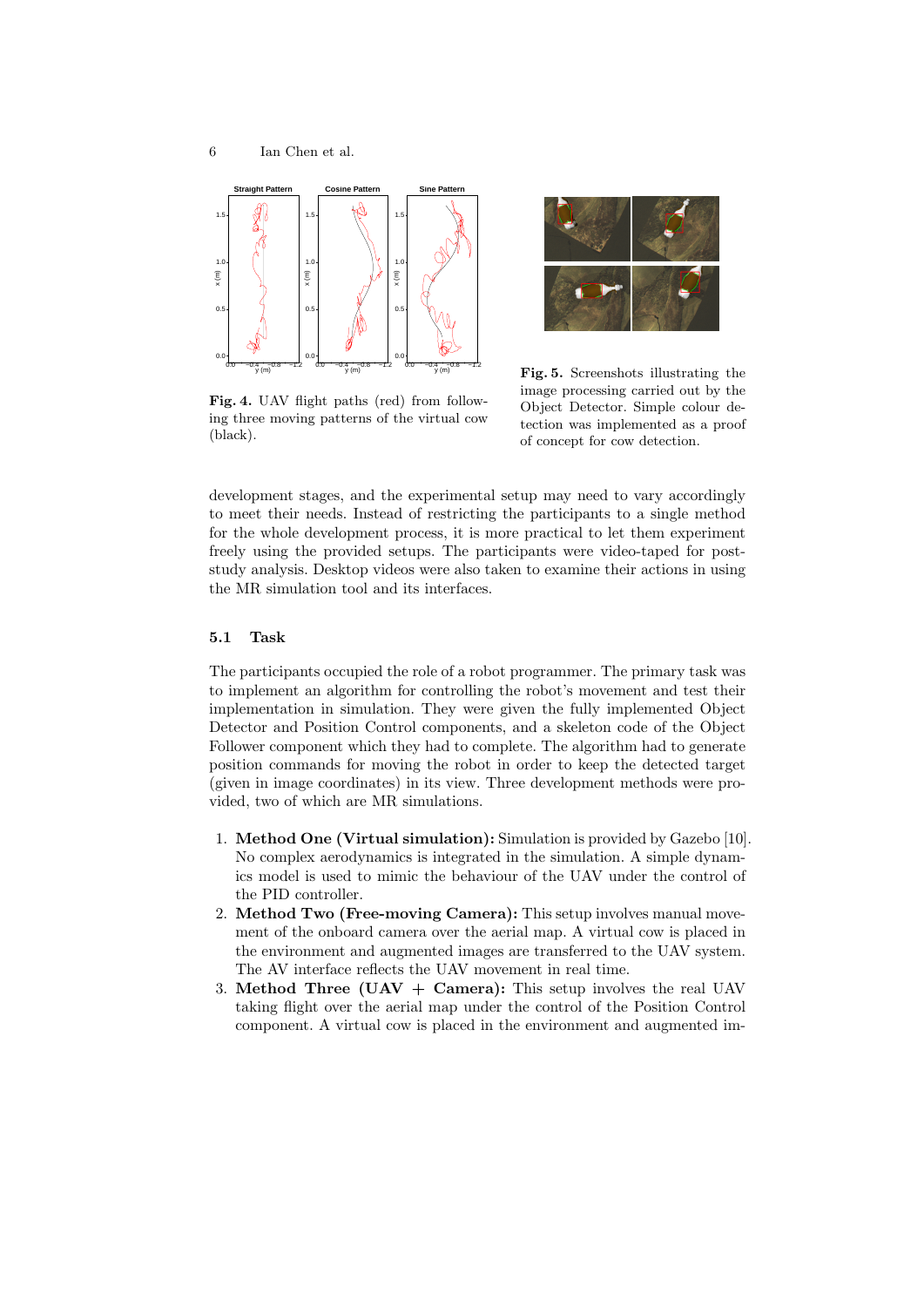ages are transferred to the UAV system. The AV interface reflects the UAV movement in real time.

The participants were free to switch between the development methods for testing their implementation as the development progressed. Sample test programs for moving the virtual cow were provided. They were asked to keep in mind the stage of development which they considered themselves at when using the simulations, assuming the development cycle could be divided into:

- 1. Stage One: Initial implementation and logic validation
- 2. Stage Two: Debugging and fixing errors in code
- 3. Stage Three: Evaluating performance of algorithm
- 4. Stage Four: Tuning and refining parameters

#### 5.2 Procedure

The cow monitoring project was first explained to the participants, and the design of the UAV system was shown. Before starting the task, a quick demonstration of the three simulation methods was given. When a participant indicated task completion, the working of the system was verified in a test run that tested whether the UAV could correctly follow the virtual cow moving in a sine wave maneuver pattern. If the UAV failed to follow, the participant was given a chance to refine their code and conduct further testing. A second and final test run was held upon indication by the participant. A maximum of two and a half hours were given for the task.

#### 5.3 Questionnaire

The questionnaire comprised four sections. Section one collected the participant's demographic information. Section two collected the participant's time distribution in using the provided development methods over the four stages of the development cycle. Section three measured the participant's experience in using the different development methods on a 7-point Likert scale. The last section collected the participant's preferences in using the development methods.

### 5.4 Hypotheses

- 1. The participants would transition to a more physical experimental setup as the development progresses. Method One and Method Three are believed to be essential, while Method Two benefits users who take a more cautious and systematic approach to testing.
- 2. Method One is useful for initial implementation (Stage One) and debugging errors (Stage Two). It may also be useful for experimenting with different object following strategies (Stage Three).
- 3. Method One is safer and easier to use compared to other methods. However, it provides the participants lower confidence in the actual behaviour of the UAV system in comparison to Method Three.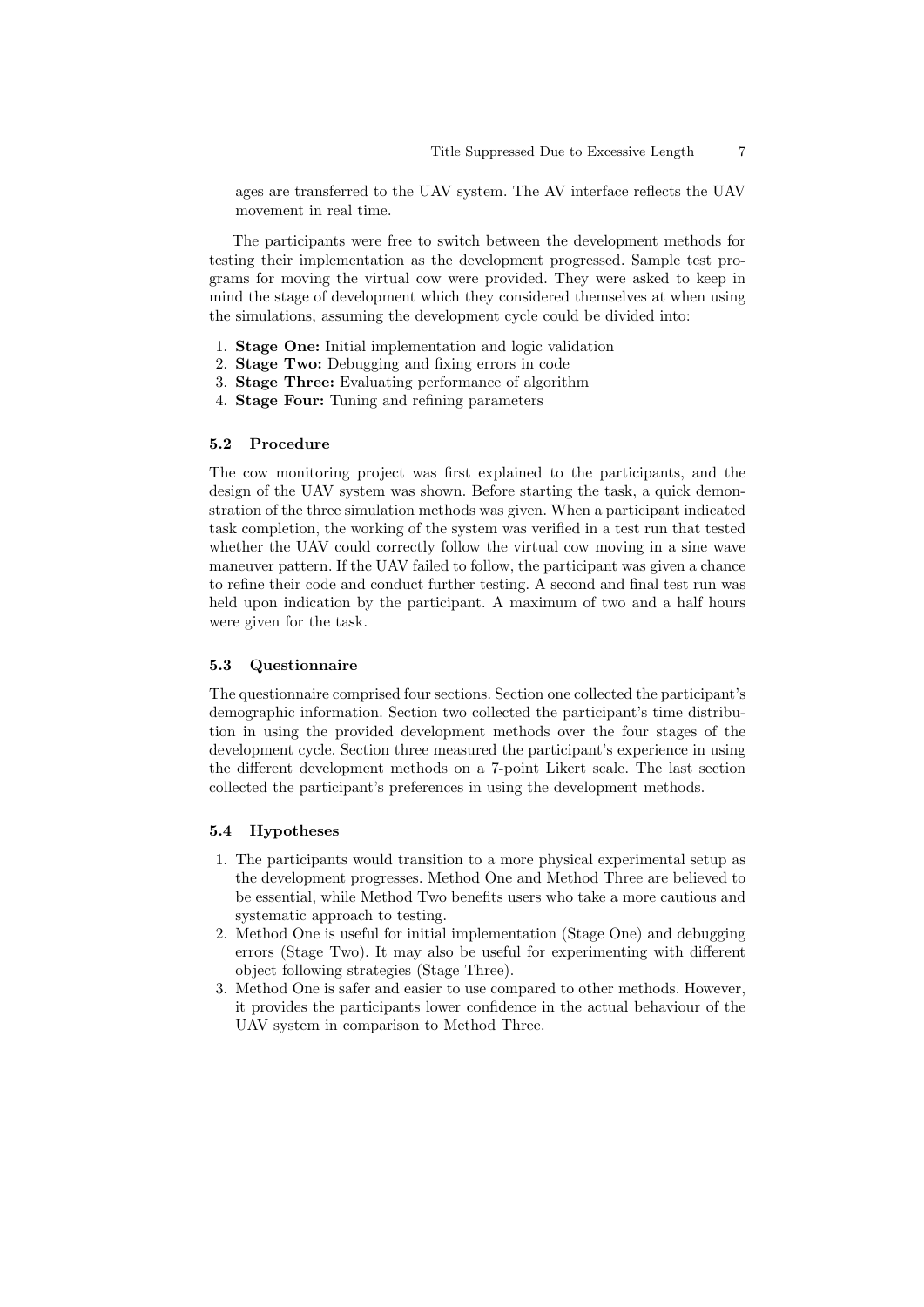- 8 Ian Chen et al.
- 4. Method Two is useful for helping users understand the robot's field of view, and for validating the position commands (Stage One and Stage Two) by comparing them against the real world experimentation area before commencing test flights.
- 5. Method Two may also be used as a safer alternative for tuning and refining the control parameters of the algorithm (Stage Four).
- 6. Method Three is heavily used in the later development stage for evaluating performance (Stage Three) and tuning and refining parameters (Stage Four).
- 7. Method Three is effective and results in fewer mistakes. The risk of test flights is also higher and the method may require a longer learning curve.

#### 5.5 User Study Results

10 participants were recruited (4 academic researchers, 5 postgraduate students, 1 software engineer), all of whom were experienced computer programmers (mean 8.95 years of experience, SD 6.82). 7 participants had experience in robot development (mean 3.93 years of experience, SD 2.05). None had experience in developing aerial robot systems. The 10 participants are coded P1, P2, P3, etc.

## 5.6 Participant's Development Approach

9 participants successfully completed the task within the given time. The remaining participant, P3, reported having struggled to understand the relationship between the different coordinate systems, a respect in which the development methods and the MR interfaces were unable to help the user.

More than half of the participants (6 participants) did not choose to use Method Two. Responses were because the participants believed a) the method was not useful for developing control algorithms (4 comments), and b) the same benefit of this method could be obtained using Method One and/or Method Three (2 comments). Interestingly, different opinions were collected from 2 participants who used Method Two. P1 and P8 commented that it was necessary to see the real environment to understand the robot's field of view when determining the starting control parameters. The non-responsiveness of the robot in this method was considered beneficial and they were able to debug their algorithms while the robot stayed in a particular position relative to the target. The findings supported hypothesis 4 to only some extent since only a minor proportion of the participants used this method. A useful comment was that the benefit of using Method Two could be leveraged if the simulation provided readily available graphical aids to help visualise the position commands in the MR interfaces.

Observations found that 9 participants began with Method One. P8 was the only exception and decided to use Method Two to collect all the parameters and implement the algorithm before testing it using Method One. All participants used Method Three as the last development method. The results suggest that the participants slowly transitioned from virtual simulation to MR simulation (with the real UAV) as the development progressed, supporting hypothesis 1.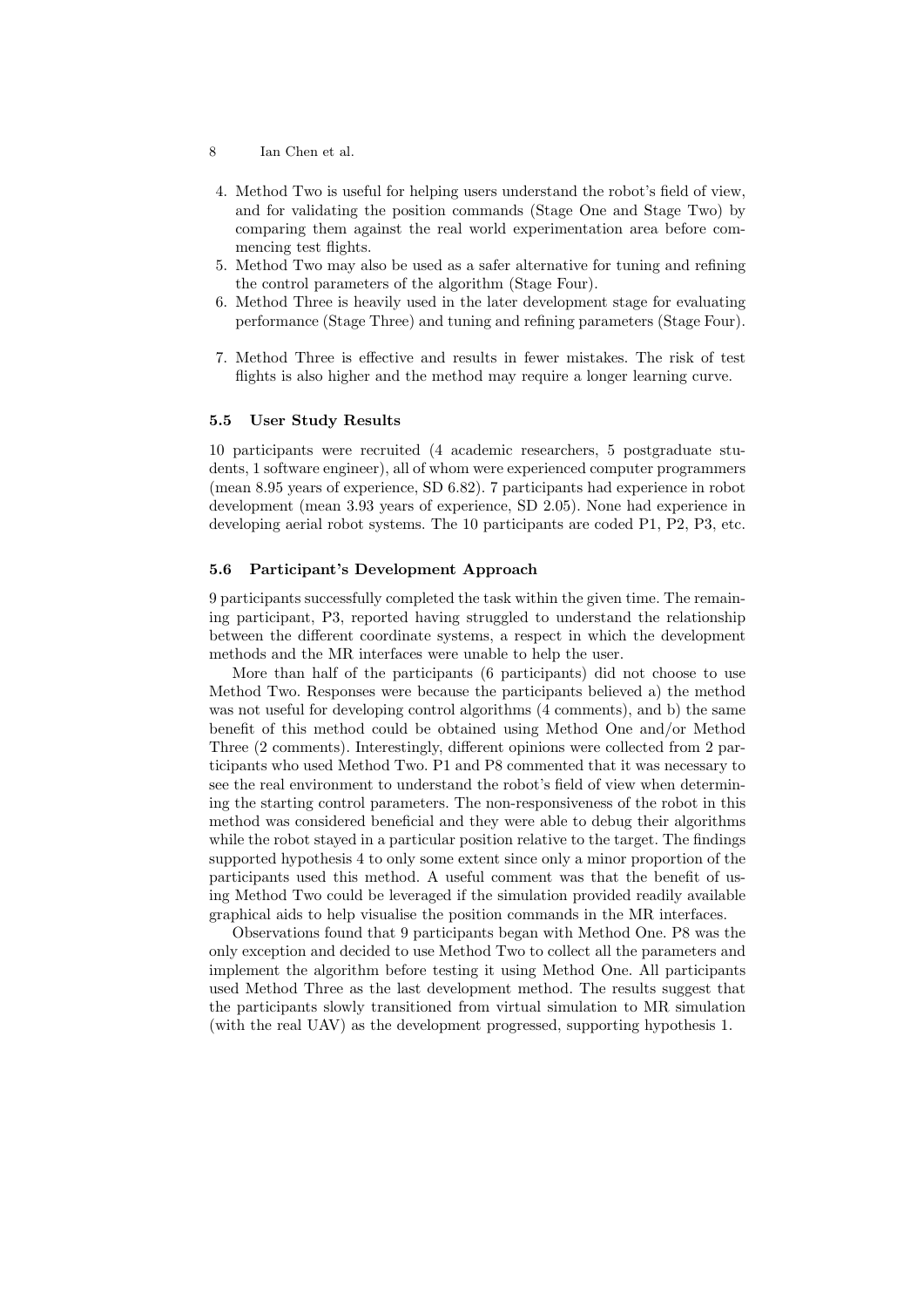| $\overline{\text{Stage}\setminus \text{Method}}$ | $\mathbf{M1}$   | M2 |                    | M3 Subtotal |
|--------------------------------------------------|-----------------|----|--------------------|-------------|
| Stage One                                        | $16.5\% 1.0\% $ |    | $3.5\%$            | $21.0\%$    |
| Stage Two                                        | $7.8\%$ 0.6%    |    | $6.1\%$            | 14.5%       |
| Stage Three                                      |                 |    | $4.5\%$ 3.0% 14.5% | 22.0%       |
| Stage Four                                       |                 |    | $6.5\%$ 1.5% 34.5% | 42.5%       |
| $ {\rm Total} $                                  |                 |    |                    | 100%        |

| $ \text{Stage} \setminus \text{Method} \text{M1} \text{M2} \text{M3} $ |    |  |
|------------------------------------------------------------------------|----|--|
| Stage One                                                              | 10 |  |
| Stage Two                                                              |    |  |
| Stage Three                                                            |    |  |
| Stage Four                                                             |    |  |

Table 1. Time distribution in using the three development methods (Method One: M1, Method Two: M2, Method Three: M3)

Table 2. Users' recommended development methods for approaching each stage of the development cycle.

The average percentage of time spent in each development method at each stage is shown in Table 1. Participants relied heavily on using Method Three for tuning and refining control parameters of the algorithm (34.5%). Observations also found that using virtual simulation is still important in the evaluation stage, with a majority of the participants (8 participants) constantly switching back to virtual simulation for evaluating their object following strategies. P8 pointed out that the time for using Method Three was precious since it required more time to set up and also consumed battery resources, and therefore, Method One was a cheaper and faster alternative for testing. Table 2 shows the user preferences if they were to develop a similar robot program in the future. Their recommendations conform to the time distribution findings. Method One was the most preferred method for initial implementation and debugging, while Method Three was more suitable for evaluating performance and tuning parameters. The results supported hypothesis 6 and the first part of hypothesis 2.

## 5.7 Monitoring UAV Operations

Reviewing the recorded desktop videos identified that all participants relied on the first-person AR view for evaluating the robot's performance, either by focusing on the AR interface or the Object Detector's window which displayed the same view. This enabled them to evaluate whether the robot was able to achieve the goal of the task, i.e., keeping the target object in the view, while ensuring the aerial map remained in the view for the Position Control component to function correctly. It was observed that participants who used the AV interface (4 participants) mainly chose the free-look camera and/or the tethered camera mode. However, 3 participants commented that although the interfaces helped to spot unusual UAV behaviour, reacting in time to prevent a crash was difficult and required experience. Again, this suggested the need for additional visualisations to help users foresee and take actions to prevent failures.

#### 5.8 Statistical Analysis

The questionnaire results on the development method experience are shown in Figure 6. Method One and Method Three were rated by all the participants, and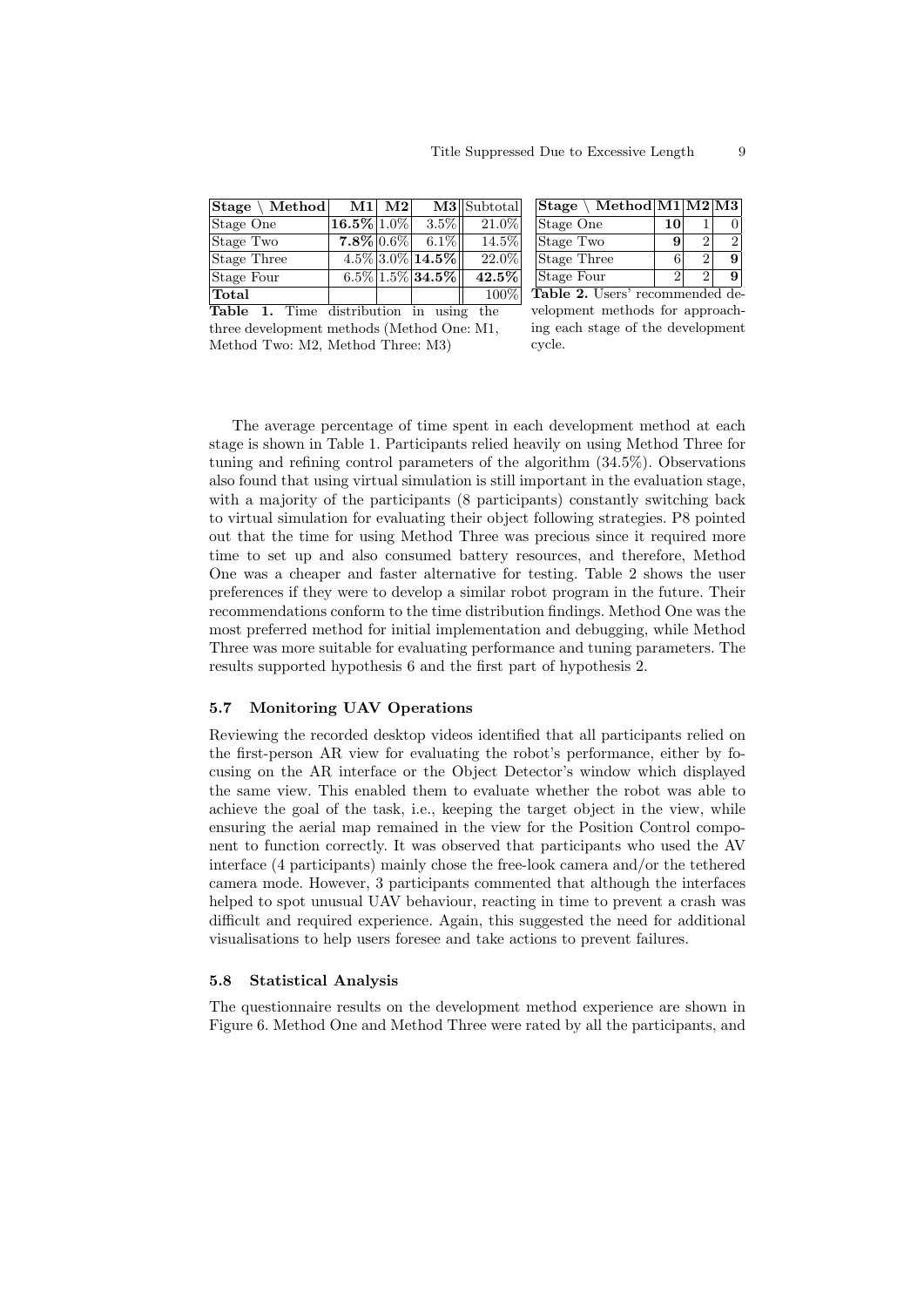

Fig. 6. Users' experiences in using the three development methods.

Method Two was rated by the 4 participants who used this method. As Method Two had very different characteristics from the other two conditions, statistical tests were only performed to identify significant differences between Method One and Method Three. Method One and Method Three data were compared using Two-tailed Wilcoxon Signed Rank tests, while user ratings on Method Two provided an indication of how the method fits the related hypotheses.

As expected (hypothesis 3), using a real UAV had a greater impact on safety. The participants rated Method One significantly higher than Method Three for keeping negative consequences of failures minimal ( $Z = -2.20, p < 0.05$ ), and being safe for the developer  $(Z = -2.87, p < 0.05)$ . Nevertheless, the average ratings for Method Three in terms of safety are overall positive.

The results did not indicate that Method One had a significantly shorter learning curve than Method Three  $(Z = -1.54, p = 0.12)$ , although it should be noted that Method Three required more preparation steps, such as initialising AR and starting an extra Position Control process, which took more effort for the users to set up the simulation.

The results did not indicate that Method Three was significantly more effective than Method One  $(Z = -1.00, p = 0.32)$ . Similarly, there was no significant difference between Method Three and Method One for giving users greater confidence  $(Z = -1.56, p = 0.12)$ , or making fewer mistakes in the development process  $(Z = -0.91, p = 0.36)$ . Consequently, the results did not support hypothesis 7. However, observations and post-study video analysis identified that an unexpected hardware influence on the UAV behaviour in Method Three may have led some participants to create mistakes during development. Upon transitioning to Method Three, the majority of the participants found their algorithm did not produce reliable robot performance and began to make incorrect changes to their code before performing additional testing. The true cause for this UAV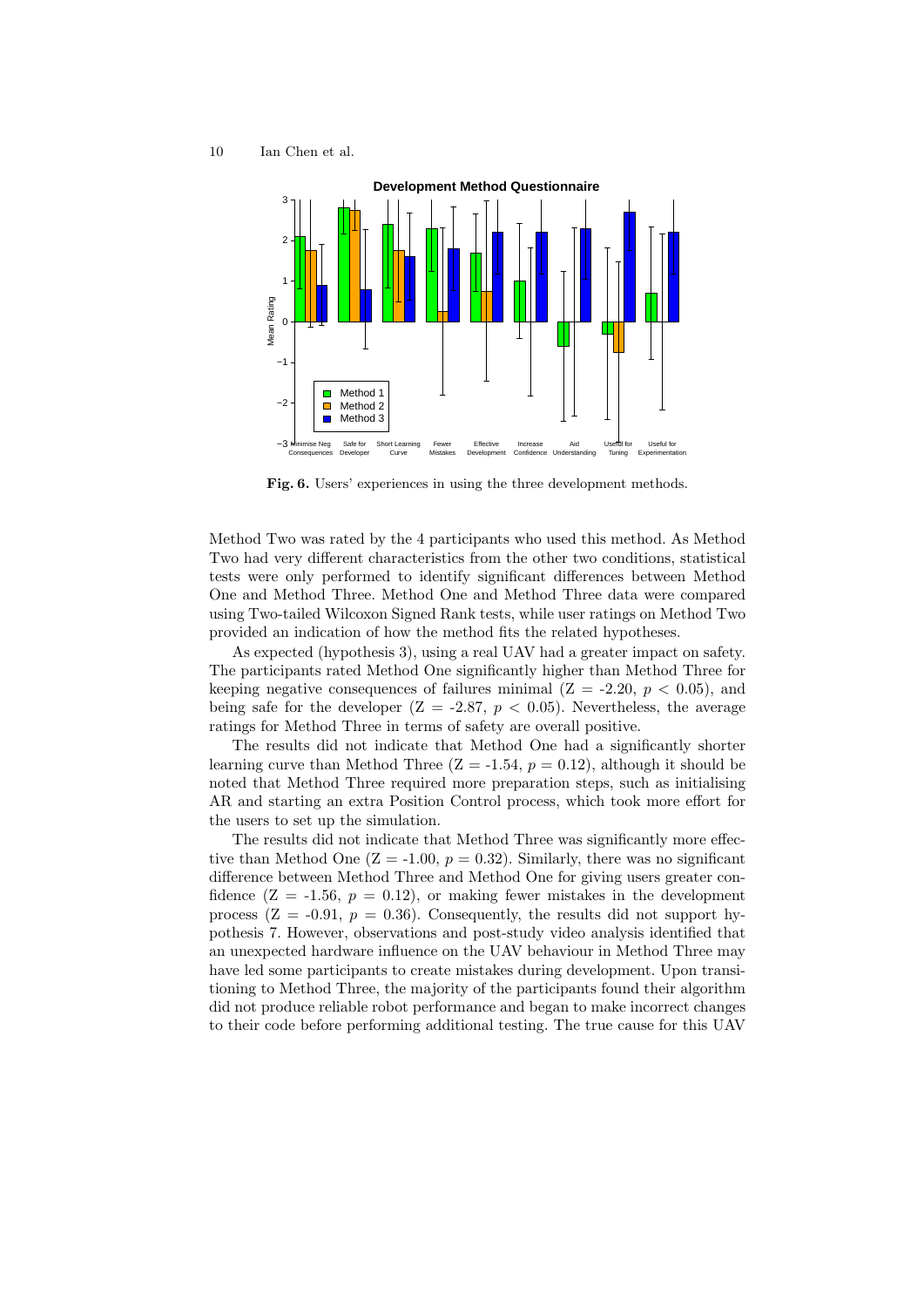behaviour was due to the effect the camera cable had on the  $x$ -movement of the UAV, which was not simulated in Method One. Unfortunately, MR simulations and the interfaces were not designed to help them isolate this problem.

The participants rated Method Three significantly higher than Method One for understanding the UAV flight behaviour as expected  $(Z = -2.57, p < 0.05)$ . since it involved the real UAV platform in simulation. The finding could change if a high-fidelity flight dynamics model was integrated into the virtual simulation. This needs to be investigated in the future.

Method Three was rated significantly higher than Method One for tuning control parameters  $(Z = -2.81, p < 0.05)$ . The findings agreed with the development method time distribution data analysis and the user recommendations, suggesting Method Three was more suitable for the later stages of the development; this further supported hypothesis 6.

Statistical analysis did not suggest that Method Three was more useful than Method One for experimenting with different flight maneuvers  $(Z = -1.80, p =$ 0.07), though the result was approaching significance. While both average ratings were positive, there was high variance in Method One ratings, thus the results could not fully support the second part of hypothesis 2. Method Two was found to be unsuitable for tuning, which rejected hypothesis 5. P1 and P8 commented later in the interview that Method Two was useful for identifying (not tuning) initial control parameters, which were later tuned using Method Three.

#### 5.9 Discussions

The results on the overall participant's development approach may not seem surprising but there were specific findings which were not expected. In this study, statistical analysis did not indicate that the use of MR simulation (with real UAV) was significantly more effective than virtual simulation or was it more useful for experimentation. The findings were however not unfavourable because MR simulation does not intend to replace existing simulation methods but to complement them during the robot development process; a hypothesis that was supported by the results. Further research is necessary to validate the strengths of MR simulations in a more focused, long term study that compares the use of MR simulation alone against using only virtual simulation.

## 6 Conclusions

This paper contributes a case study evaluation on using MR simulations for the development of a prototype UAV system. The simulation augmented the robot's onboard vision data with virtual inputs using a modified PTAM algorithm for testing the cow monitoring operation. The use of the MR simulation has been shown to help provide valuable insights into the UAV system performance that are otherwise difficult to obtain in real world tests. User study results indicated that MR simulations complemented virtual simulations, providing an intermediate experimental environment before moving onto testing in the real world. It